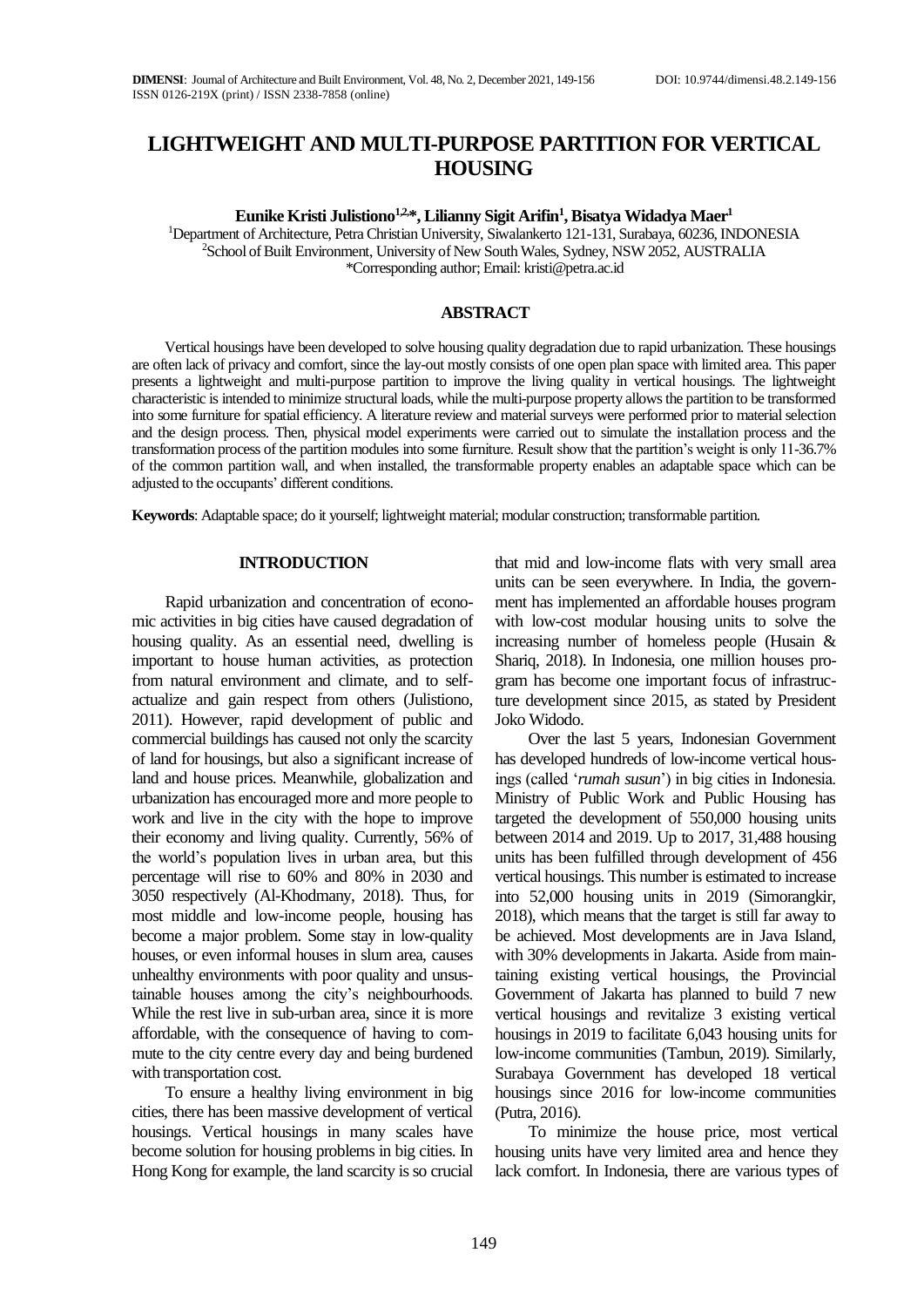vertical housings; '*rusunami*' (low-income housing units that belong to the occupants), '*rusunawa*' (lowincome housing units which are rented by the occupants), and subsidized apartments. Although having different names, these housing units have similar characteristics, they have very limited area to minimize the unit price. The government's standard sizes for low-income units are ranging from  $18m^2$  to  $36m^2$ , whereas for middle-income apartments, the units' area is ranging from  $45m^2$  to  $54m^2$  (Adisurya, 2016). According to the standard of Department of Public Works, the minimum area required for each person is 7m<sup>2</sup> . Hence, 18m<sup>2</sup> unit is sufficient for a family consisting of 2 people, but it is inadequate for a family of four. Reality shows that a large variety of the numbers of occupants has been founded in most lowincome vertical housings. Thus, the typical unit may not be adequate for some families. Besides having very limited area, these units usually comprise only one open plan space to accommodate various activities. For example, the lay-out of 18m<sup>2</sup> housing units frequently consists of an open plan space  $(3m \times 4.5m)$ , a bathroom (1.5 m  $\times$  1.5 m), and a balcony (1.5 m  $\times$ 1.5 m) (Figure 1). Hence, the 3 m  $\times$  4.5 m space should be used for sleeping, eating, studying, and working all in that one space, and thus the space is lack of privacy and comfort. A separate bedroom is only possible if the unit area is more than 24 m<sup>2</sup>.



Figure 1. Typical lay-out for vertical housing with 18 m<sup>2</sup> housing units

Moreover, replacing landed houses with vertical housings may not be satisfactory for some lowincome families. Traditionally, people get used to live in landed houses. Implementing vertical housing concept will require a change of the living habit. With vertical housing, the land will become a social belonging. Some families will live far away from the land, and thus lose a chance to interact with natural environment (landed garden). Furthermore, since in a vertical housing, all units have a typical lay-out, these units may not be suitable for different conditions of the occupants. Some families may consist of a couple, but others may consist of four members, some may

have young-aged children, while others may have teenagers.

Considering that the aim of building vertical housings is to improve the living quality of middle and low-income community, it is important to design the vertical housings to ensure better living quality for the occupants. The limited area of the units as well as the typical open plan layout applied may produce new problems. Therefore, to ensure a satisfactory living quality, ideally a vertical housing unit (even with a typical lay-out) can be customized to accommodate different conditions of the occupants. Moreover, it should be able to ensure the occupants' privacy, health, and comfort.

Additionally, a sustainable house should be design with the capability to respond to the changing needs of its occupants. This means that the house layout can be adapted to the developing needs of its occupants. Throughout years, the condition of the occupants may change. A couple can have a child, or children, the children will grow and thus an extra room may be needed. Oppositely, a grown-up son/ daughter may get married and decides to live separately. A sustainable house should have certain adaptability and flexibility to prolong the building lifespan (Julistiono, 2011).

The objective of the research presented in this paper is to design a lightweight and multi-purpose partition to improve the living quality in vertical housings. The lightweight property is intended to minimize the structural loads, since originally most housing units are designed with open plan lay-out without considering additional structural loads of partition walls. Furthermore, a lightweight partition enables customized lay-out since it is easy to be constructed or dismantled by the occupants themselves and hence supports 'do it yourself' technology. Meanwhile, multi-purpose characteristic means that the partition can be transformed into some furniture to increase space efficiency in a limited area of each housing unit. Therefore, by proposing a lightweight and multi-purpose partition, it is expected that an adaptable space in each vertical housing unit can be achieved, and thus although with typical and limited area, these units can function efficiently and satisfy the occupants' needs.

# **RESEARCH METHODOLOGY**

The research was started by setting the research background, research problem and objective, as well as the research methodology. The research problem is to design a lightweight partition which can be transformed into some furniture to accommodate various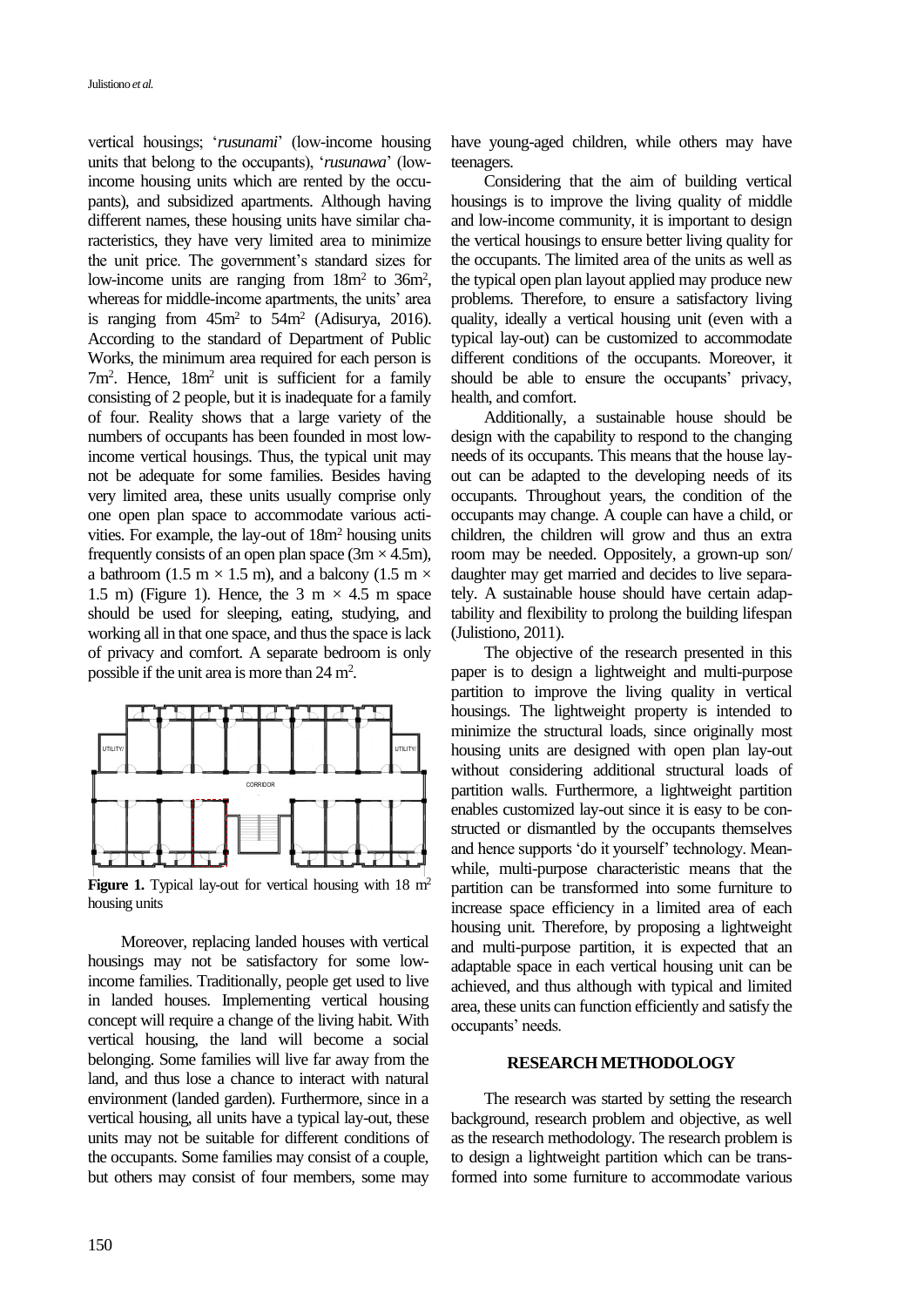activities in limited area of vertical housing units. The objective is to improve the living quality in limited area of typical vertical housing units, as well as to allow customized lay-out of the units to accommodate distinct conditions of the occupants.

Before the design process, criteria of the designed partition was defined:

- The sheet material is used to allow the partition to behave as a modular construction.
- The partition module produced should be lightweight enough, so that it can be assembled by the occupants themselves, without additional support from professionals.
- The material used is neat in appearance and thus the partition is aesthetic enough to be used without finishing process.
- Although lightweight, each partition module should be sturdy enough, to be function as furniture as well as interior partition.
- The partition modules can be assembled into a partition with a dimension of 3m wide by 3m high, to suit an 18m<sup>2</sup> vertical housing unit (low-income units' smallest area).

After the criteria set, the research was begun with literature review and site surveys, to obtain information regarding similar research found and to find possible materials used. From site surveys, alternative materials were chosen, and then the best possible material was decided. Then, design process was performed to design the partition modules, as well as the best possible construction to assemble the modules with 'do it yourself' technology.

Once the material has been chosen, the design drawing was created. Then, the physical models were produced to model each designed module and the assembling process. Two phases of modelling were included in the research; physical model with 1:10 scale and real physical model with 1:1 scale. The 1:10 model is intended to examine the transformation process of each module into the furniture, as well as the assembling process of the modules into a partition. While the 1:1 model is required to test the design resulted in terms of its strength, functional practicality, and lightweight characteristic.

# **LIGHTWEIGHT WALL MATERIALS AND TRANSFORMABLE FURNITURE**

Recently, modular construction and lightweight partition have been developed as solutions for economical and sustainable housings. By utilizing modern prefabrication methods, modular construction can be built in a very limited time, and thus it is work

and cost efficient with superior quality (Ferdous *et al.*, 2019; Generalova *et al.*, 2016; Jin *et al.*, 2018). Furthermore, a modular construction enables an adaptability in the house lay-out through the implementation of a knock down and/or incremental construction. In here, a lightweight partition is beneficial to minimize the structural loads and to produce an easy to assembled/dismantled construction. Installing a lightweight partition in a vertical housing unit will allow the occupants themselves to participate in the construction process or in the space adaptation process when it is needed.

# **Lightweight Wall Materials**

Following the trend of modular prefabricated houses as a low-cost housing solution, recent research has focused on improving the performance of existing partition walls in term of their weight or finding alternative lightweight materials.

## *Lightweight concrete*

Lightweight concrete has become popular and replaced the use of concrete and bricks for house construction. The benefits include reducing structural loads, improving thermal performance and durability (Bremner, 2008). Lightweight concrete panels and blocks in various brands (Table 1) have been used widely to produce a lightweight construction.

Research has been found on finding alternative materials for lightweight concrete wall, such as using straw waste to replace aggregate in concrete mix (Widayanto *et al*., 2011) and bamboo reinforced concrete wall (Himasree *et al*., 2017).

**Table 1.** Lightweight wall panels from various brands.

|                      | <b>Hebel</b>         | <b>Grand Elephant</b>   | <b>Wallplus</b>      |
|----------------------|----------------------|-------------------------|----------------------|
| Density              | $780 \text{ kg/m}^3$ | $650 \,\mathrm{kg/m^3}$ | $700 \text{ kg/m}^3$ |
| Wall panel thickness | $7.5 - 15$ cm        | $7.5 - 20$ cm           | $5 - 12$ cm          |
| Wall panel width     | $60 \,\mathrm{cm}$   | $60 \text{ cm}$         | $61 \text{ cm}$      |
| Wall panel length    | $2.4 - 3.3$ m        | $4 - 6m$                | $2.44 \text{ m}$     |

#### *Partition board*

Partition board have been widely used for indoor partition walls. The advantage is reducing structural loads since these sheet materials are lighter compared to lightweight concrete.

• Gypsum board, known as drywall or plasterboard, is made of gypsum wrapped in between two sheets of paper. It is widely used for interior partition and ceiling. The advantages are easy installation, fire resistance, sound isolation, durability, economy, and lightweight. It is available in 9mm, 12mm, and 15mm thicknesses.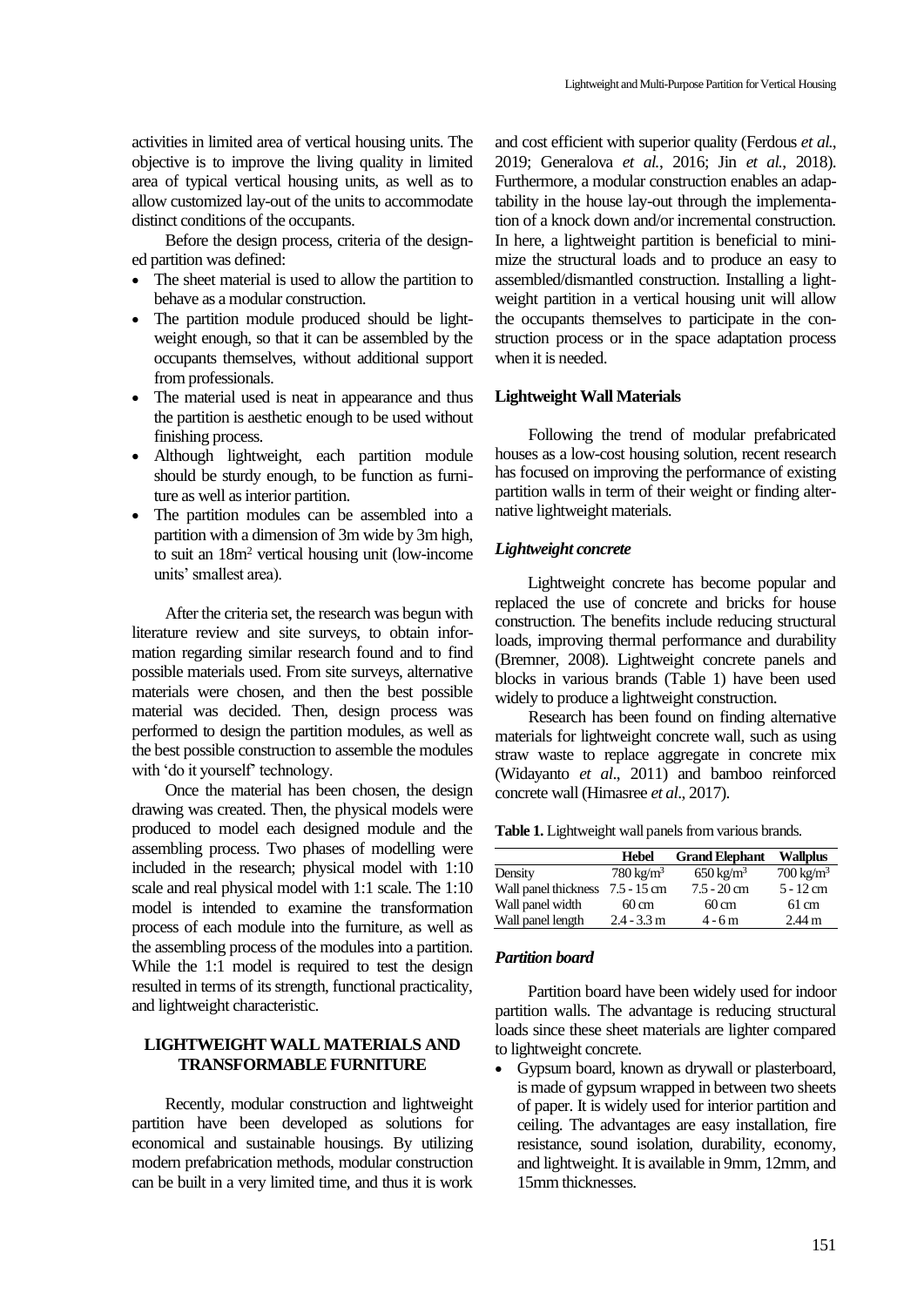• Kalsi board is made of a mixture of silica sand, cement, and cellulose fibre. It has a strength as cement and flexibility as plywood. It is available in 3-20 mm thicknesses. The benefits are its strength but elastic characteristic (can be bended at certain degree) and durability, as well as non-toxic property and recyclability.

## *Eco wall*

Following the rising awareness of sustainable design, many studies have focused on finding alternative wall materials which are environmental friendly, consume low energy and low resources to produce, or recycled materials. An example of eco wall is POLLI-Brick, which is an innovative material, made of recycled *Polyethylene Terephthalate Polymer*, founded by Miniwiz. From mere recycled bottles, Miniwiz created a 3D honeycomb interlocking structure which is translucent, naturally insulated, and durable (Figure 2), used in nine storeys high EcoARK Pavilion (Wang, 2017).



**Figure 2.** POLLI-Brick Wall at EcoARK Pavilion, Taiwan (Wang, 2017).

Since recent research has focussed on finding lightweight wall alternatives (Mateus et al., 2013; Novais et al., 2019), lightweight wall/partition in various sizes and materials have been widely offered by industries. However, most have no adaptability or multi-purpose property, and the installation required specific skills. In this research, it is intended that the designed partition has multi-purpose characteristic and can be installed by the occupants themselves.

## **Transformable Furniture**

The limited area of indoor spaces has encouraged development of transformable furniture, which is a type of furniture that can be transformed into different functions. The objective is to accommodate distinct activities with multi-purpose and space-saving furniture. For example is a sofa and shelf (Hays & Mason, 2018) or a working desk (Rogers, 2016) which can be transformed into a comfortable bed as a great solution for a space that functions as a living room/study room as well as a bedroom (Figure 3).



**Figure 3.** Examples of transformable furniture (Hays and Mason, 2018; Rogers, 2016).

The benefit of transformable furniture in saving the space has given inspiration to implement the transformable partition concept in the design process, so that the designed partition is not only lightweight, but also multi-functional.

#### **DESIGN PROCESS**

## **Material Survey**

The design process was preceded by surveys to various building material suppliers to find possible lightweight sheet material to be used. Below are some possible materials considered.

## *Bamboo laminated board*

It is made of layers of bamboo strips, glued and pressed together, to produce a thin sheet material with approximately 1 cm thickness. Bamboo laminated (Figure 4a) is commonly available in the form of short board, with 25-33cm wide and 55cm long. The weight of one sheet board is 2.3kg. Although natural bamboo is still more popular and widely used as building materials, for exterior and interior components respectively, the use of bamboo laminated has increased, for furniture products as well as floor, wall, and finishing materials.

# *Air-conditioner insulation sheet*

During the site survey, this material is founded as an alternative due to its lightweight but sturdy characteristics. It is an AC insulation or AC ducting material, comprises aluminium sheet and foam materials (Figure 4b). This material is an excellent insulation, it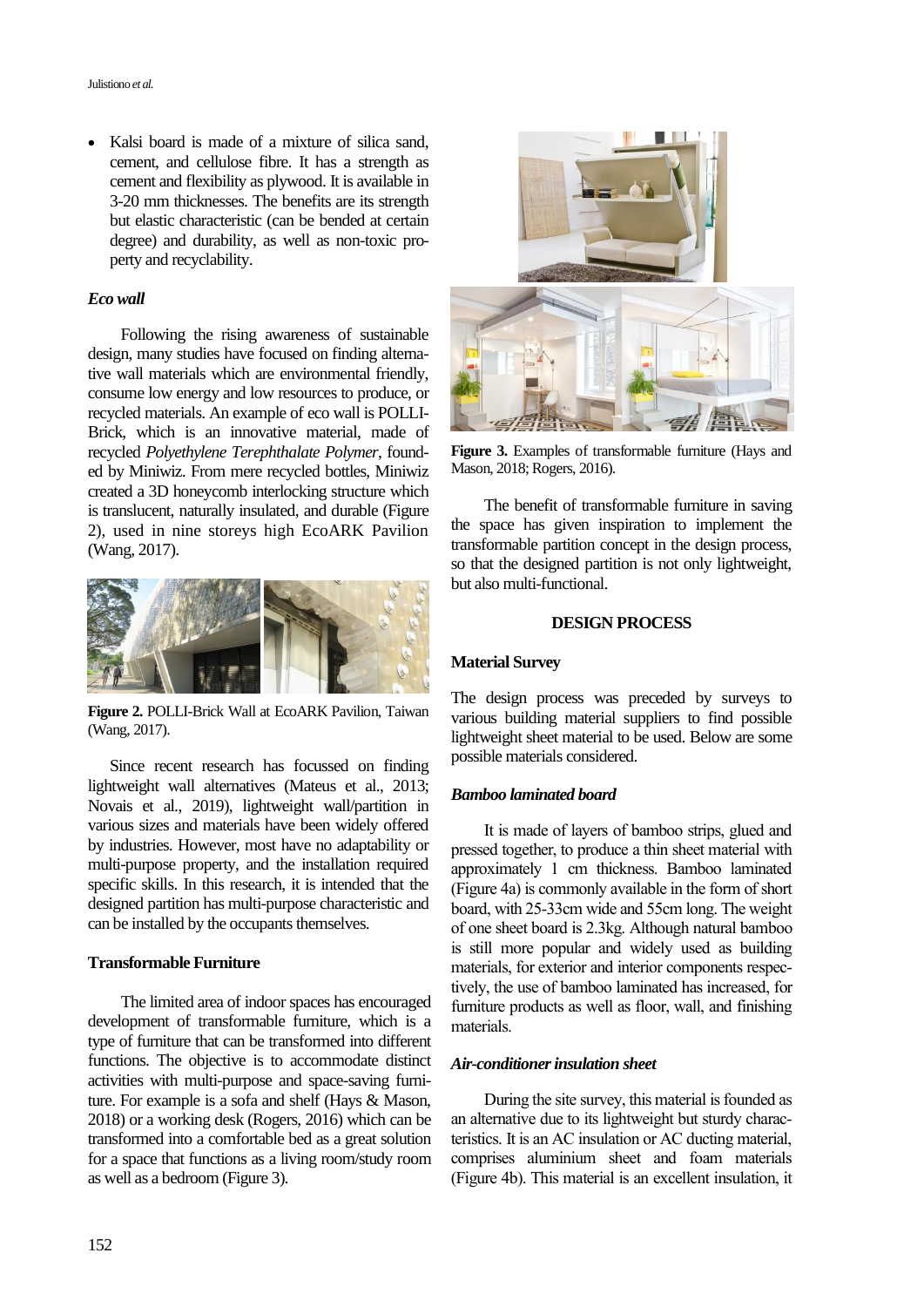is very lightweight and durable. The dimension of each sheet is 2cm in thickness, 120cm wide, and 4m long. The weight is approximately 1.48kg/m<sup>2</sup>.

## *PVC sheet*

It is widely used for doors, windows, and furniture. The benefit of this *Poly Vinyl Chloride* (PVC) sheet is its lightweight and easy to handle properties (Figure 4c). It is strong, waterproof, and resistant towards termite, corrosion, and fire. It is available in dimension of  $1.22m \times 2.44m$  and 3-20 mm thickness range. The weight of each 2cm sheet is 1.4 kg.



**Figure 4.** Bamboo laminated board (a), AC insulation sheet (b), and PVC board (c), and their example applications.

### **Design and Drawings**

From three above materials which were surveyed and observed, PVC sheet was chosen, due to its lightweight character, neat and aesthetic appearance (even without finishing), as well as the material availability and its practicability as partition and furniture materials.

Considering the common dimension of low-cost housing units, a  $1m \times 1m$  module was chosen for each designed partition module, so that the modules can be assembled into 3m high partition wall with various width according to the width of the housing unit. In the design process, the partition is assumed to be 3m wide and 3m high, consisting of 9 partition modules. To achieve a multi-purpose function, 4 modules were designed, including a plain partition module and 3 transformable modules (Figure 5) for 3 distinct activities in the house:

- Transformable module 1 is a partition module which can be transformed into a desk, to accommodate studying or working activities for the children or parents.
- Transformable module 2 is a module that can be converted into a shelf, hence it is useful to keep some books, toys, drinks or food.
- Transformable module 3 is a module which can be transformed into a cupboard to store clothes or other belongings.

With the 4 designed modules, various arrangements of partition can be produced. Figure 6 shows an example of 3m x 3m customized partition produced by 4 designed modules.



**Figure 5.** Three designed transformable partition modules.

Considering that PVC sheet cannot be screwed, the sheet was layered with sheets of multiplex. For the plain module, the laminated sheets of multiplex and PVC sheet were attached to both sides of the square wood frame to produce the module. The tongue and groove joints were designed and implemented in the construction, to allow the modules to be assembled such as a jigsaw puzzle. To install the partition, first the base beam and the timber post should be located in the proper position. Then, 3 modules can be assembled from the bottom into the top with tongue and groove joints. After that, another timber post is attached to secure the construction, and then 3 other modules can be assembled, following with another timber post attachment. Joints between the modules are shown in Detail A, B, and C (Figure 7). A specific hinge, called double-action hinge was designed for the transformable module 3, in which the cupboard doors should be able to be opened or closed neatly (Figure 7d).



**Figure 6.** Customized  $3m \times 3m$  partition produced with 4 designed modules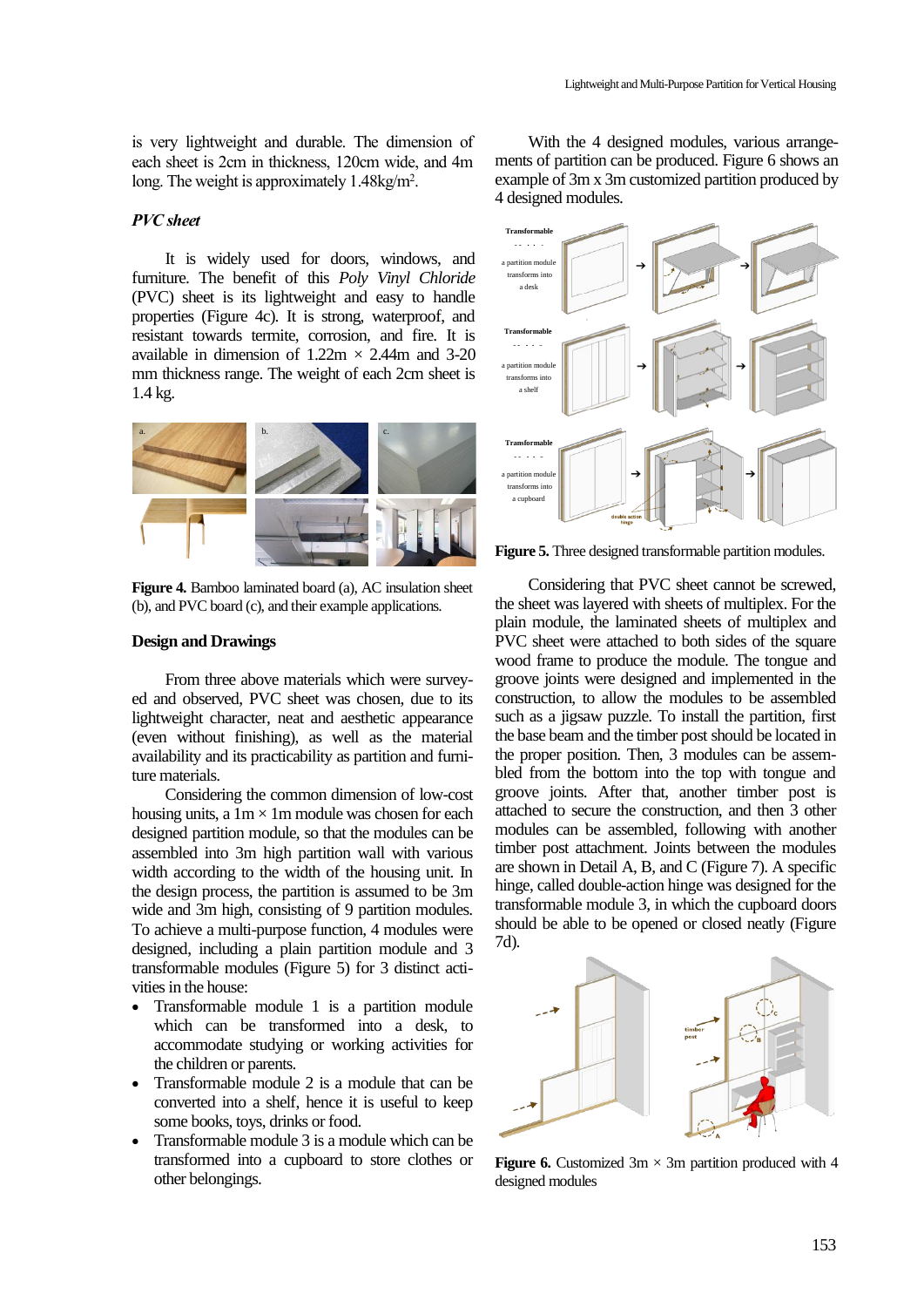

**Figure 7.** Detail A (a), B (b), C (c) show the joints between modules, and the double action hinge for transformable module 3 (d).

#### **Physical Model Experiments**

After design and drawings were completed, the physical model experiments were performed.

## *1:10 Physical model*

This was produced to actualize the 4 designed modules, as well as to simulate the assembling process of the 9 modules into a complete  $3m \times 3m$  partition wall (Figure 8).



**Figure 8** 1:10 scale Physical Model in flat partition (left) and multi-purpose (right) modes.

#### *1:1 Physical model*

A physical model with a scale of 1:1 was created to examine the actual construction of the modules (Figure 9). Due to limited research budget, the model was constructed with  $2m \times 3m$  wall dimension, consisting of 3 plain modules, and 3 transformable modules. This model is useful to simulate the real transformation process from a flat partition mode into a multi-purpose mode (when each module functions as furniture), to observe the practicality of the conversion process, as well as the construction details and the weight of the designed modules.

# **RESULTS AND DISCUSSION**

After 1:1 scale physical model was completed, the 4 modules were weighed, to examine the lightweight characteristic of the designed partition. Result shows that the plain module's weight is 27.5kg, while the weight of each transformable module is approximately 38kg. To examine the lightness of the partition, the weight of the modules was compared with the weight of the partition walls constructed with several common materials. In here, the plain module was the one to be compared since the common partition wall can not be converted into furniture such as the 3 designed transformable modules.



**Figure 9.** 1:1 scale Physical Model.

**Table 2.** Weight comparison of different wall materials.

| Type of<br>materials                       | <b>Designed</b><br>plain module<br>(10cm thick) | <b>Brick</b><br>wall<br>(15cm)<br>thick) | <b>Hebel</b><br>lightweight<br>concrete<br>panel (10cm<br>thick) | Grand<br><b>Elephant</b><br>panel<br>(10cm thick) |
|--------------------------------------------|-------------------------------------------------|------------------------------------------|------------------------------------------------------------------|---------------------------------------------------|
| Weight of<br>$1m \times 1m$<br>module/wall | $27.5 \text{ kg}$                               | $250 \text{ kg}$                         | $108 \text{ kg}$                                                 | 75 kg                                             |

Table 2 shows that the plain PVC module is very lightweight, compared to the wall partition with the same dimension, constructed using common wall materials. The weight of the plain module is 27.5kg, which is only 11% of the brick wall, 25.4% of Hebel lightweight concrete panel, and 36.7% of the Grand Elephant panel.

The transformation process of each transformable module has been simulated through 1:1 scale physical model to ensure its practicality. The tongue and groove joints between modules allow the 4 modules to be assembled into a wall partition with various configuration, according to the house occupants' distinct conditions, producing a customized, multi-purpose, and adjustable partition.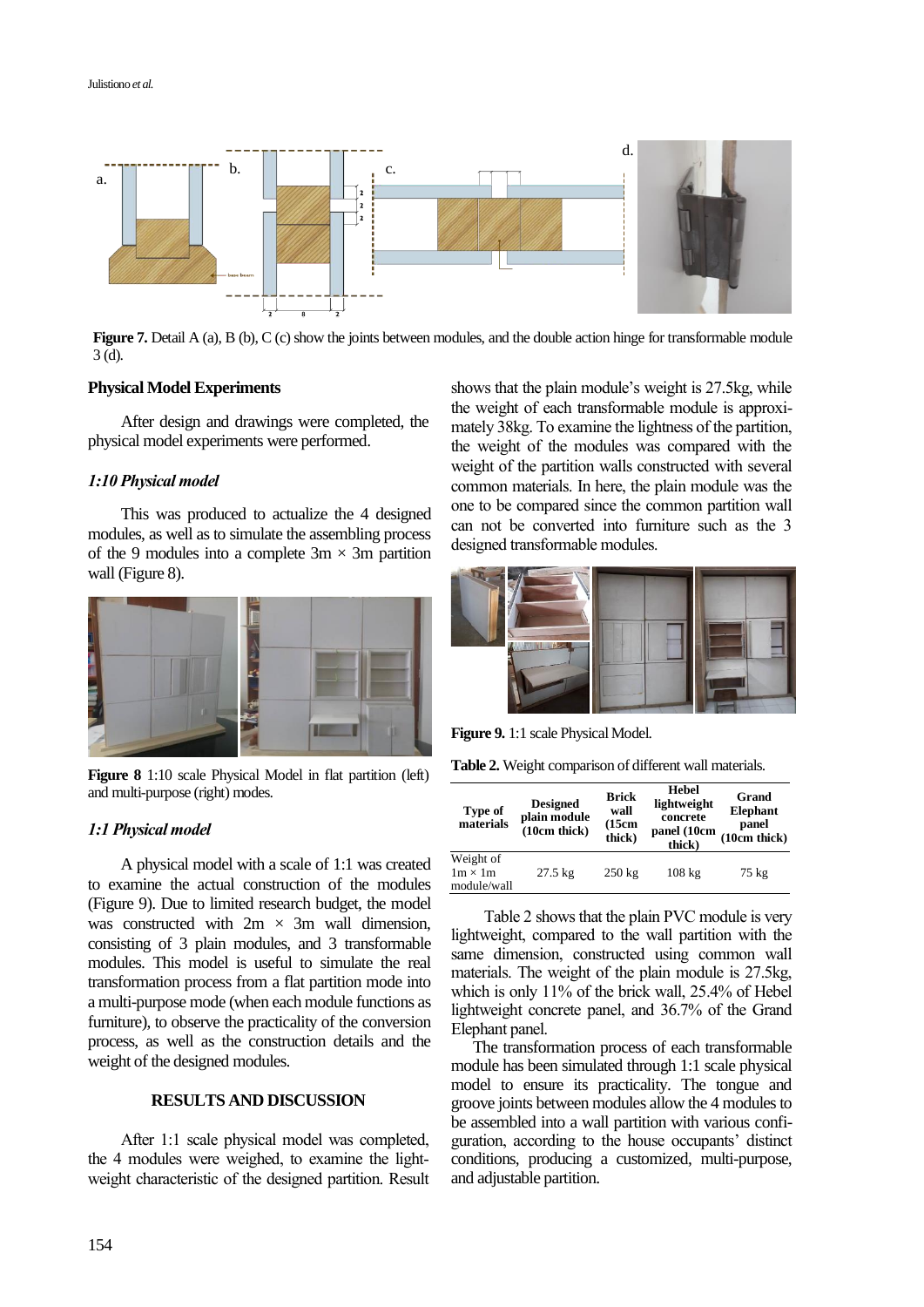## **CONCLUSION**

From this research, it can be concluded that using PVC partition to replace the common wall partition is very beneficial in reducing the construction weight.

- The plain module is proven to be very lightweight, as shown at Table 2, that for each  $1m \times 1m$  plain module, the weight is only 11-36.7% of the common wall partition.
- The average weight of 3 designed transformable modules is 38kg, which is only 15-50% of the common wall partition.

This lightweight characteristic will ensure the possibility of the designed partition to be constructed and dismantled by the occupants themselves with 'do it your self' concept.

The multi purpose characteristic of the transformable modules is beneficial in increasing the space efficiency in very limited space. Hence, through the installation of this designed partition, a customized lay-out can be achieved even with a typical vertical housing unit. Consequently, it will not only humanise the vertical housing to function more comfortably, but also give a chance for the occupants to organize their own unique interior spaces.

It is realized that to improve the quality and functionality of the assembled partition, this research needs to be continued further in the future. Several areas to explore further include finding alternative frame material for the partition modules to minimize the weight further, observing the panel durability over time and the practicality of conversion process to test and evaluate the multi-purpose characteristic of the modules, and testing the accoustic quality of the partition produced.

#### **REFERENCES**

- Adisurya, S.I. 2016. Kajian besaran ruang pada unit rumah susun di Jakarta. [Study of area adequacy at vertical housing units in Jakarta]. Dimensi 1(1): 93-112 [in Bahasa Indonesia]. https://www. trijurnal.lemlit.trisakti.ac.id/dimensi/article/view/ 1781/1541
- Al-Kodmany, K. 2018. The sustainability of tall building developments: A conceptual framework. Buildings, 8(7). DOI:10.3390/buildings8010007.
- Bremner, T.W. 2008. Lightweight concrete. In Mindess, S. (ed.). Developments in the formulation and reinforcement of concrete. Woodhead Publishing, Cambridge. DOI: 10.1533/97818456 94685.167
- Ferdous, W., Bai, Y., Ngo, T.D., Manalo, A. & Mendis, P. 2019. New advancements, challenges and opportunities of multi-storey modular buildings – A state-of-the-art review. Engineering Structures, 183, 883-893. DOI:10.1016/j.engstruct.2019.01. 061.
- Generalova, E.M., Generalov, V.P. & Kuznetsova, A.A. 2016. Modular buildings in modern construction. Procedia Engineering 153: 167-172. DOI: 10.1016/j.proeng.2016.08.098
- Hays, J. & Mason, B. 2018. 8 transforming furniture solutions for small space living. The Spruce, 17 September. Accessed July 2019 from https://www. thespruce.com/transforming-furniture-for-smallspaces-4058276
- Himasree, P.R., Ganesan, N. & Indira, P.V. 2017. Bamboo as a substitute for steel in reinforced concrete wall panels. IOP Conference Series: Earth and Environmental Science*,* 80 (012041): 1-8. DOI:10.1088/1755-1315/80/1/012041
- Husain, S.F. & Shariq, M. 2018. Low cost modular housing - A review. International Conference on Advances in Construction Materials and Structures. IIT Roorkee, Roorkee, India. https://www. researchgate.net/publication/323099699\_Low\_C ost\_Modular\_Housing-A\_Review
- Jin, R., Gao, S., Cheshmehzangi, A. & Aboagye-Nimo, E. 2018. A holistic review of off-site construction literature published between 2008 and 2018. Journal of Cleaner Production, 202, 1202-1219. DOI:10.1016/j.jclepro.2018.08.195.
- Julistiono, E.K. 2011. Sustainable incremental house with modular construction. Proceedings of International Conference "Local Wisdom in Global Era". Duta Wacana Christian University, Yogyakarta, Indonesia. http://fportfolio.petra.ac.id/ user\_files/04-001/Paper%20CIB%20Eunike.pdf
- Mateus, R., Neiva, S., Braganca, L., Mendonca, P. & Macieira, M. 2013. Sustainability assessment of an innovative lightweight building technology for partition wall - Comparison with conventional technologies. Building and Environment 67: 147-159. DOI:10.1016/j.buildenv.2013.05.012
- Novais, R.M., Senff, L., Carvalheiras, J., Seabra, M.P., Pullar, R.C., & Labrincha J.A. 2019. Sustainable and efficient cork - inorganic polymer composites: An innovative and ecofriendly approach to produce ultra-lightweight and low thermal conductivity materials. Cement and Concrete Composites 97: 107-117. DOI: 10.1016/ j.cemconcomp.2018.12.024.
- Putra, Y.M.P. 2016. Pemkot Surabaya tambah 18 titik rusun [Surabaya Government adds 18 new vertical housings]. Republika, 6 April [in Bahasa